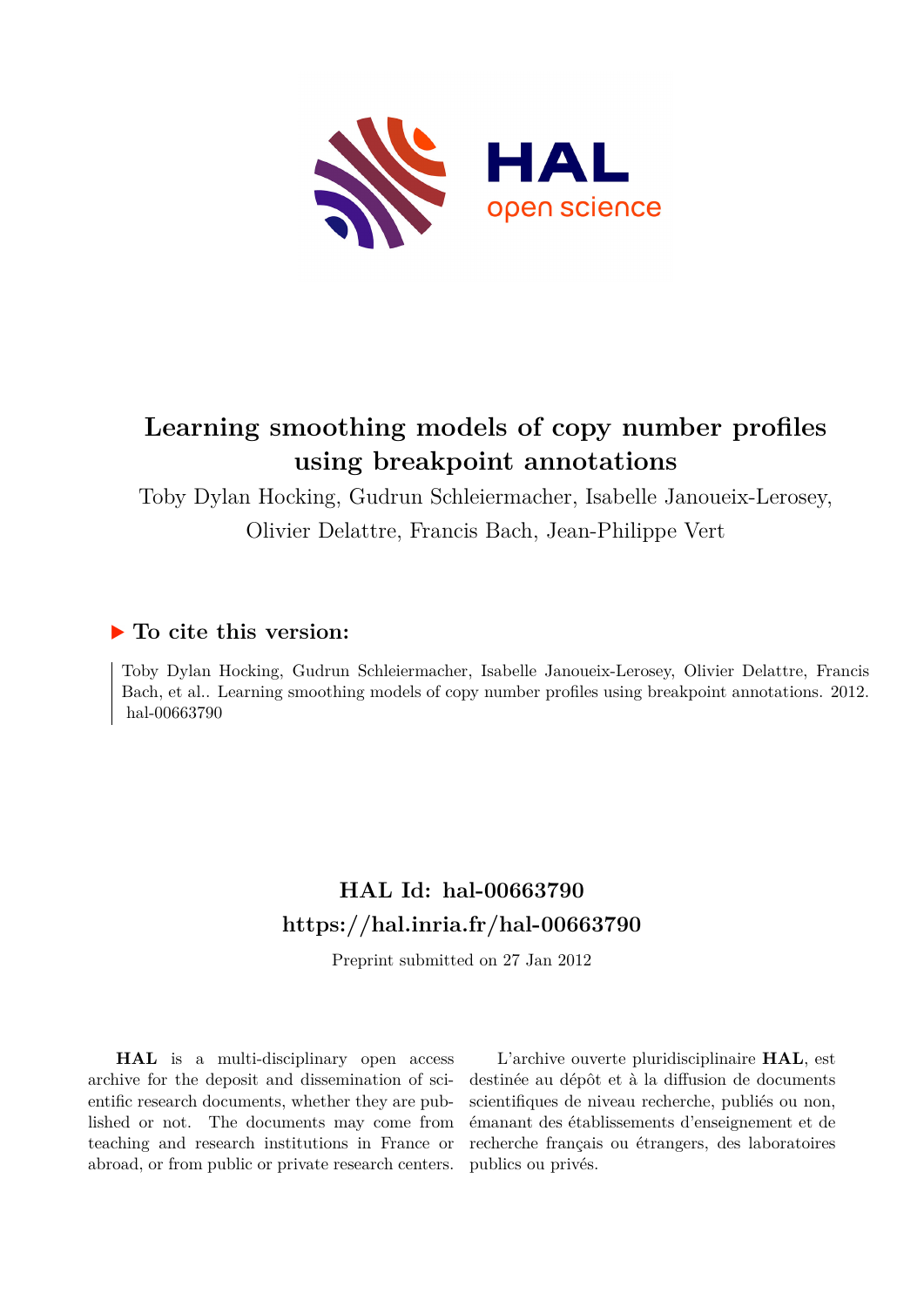## Learning smoothing models of copy number profiles using breakpoint annotations

Toby Dylan Hocking<sup>1,2,3,4</sup>, Gudrun Schleiermacher<sup>5</sup>, Isabelle Janoueix-Lerosey <sup>5</sup> , Olivier Delattre <sup>5</sup> ,

Francis Bach<sup>1</sup> and Jean-Philippe Vert<sup>2,3,4</sup>

1 INRIA – Sierra project-team, Paris, F-75013,

<sup>2</sup> Centre for computational biology, Mines ParisTech, Fontainebleau, F-77300, <sup>3</sup> Institut Curie,  $\frac{4}{3}$  INSERM U900 and <sup>5</sup> INSERM U830, Paris, F-75248, France

January 27, 2012

#### Abstract

Motivation: Many models have been proposed to detect breakpoints in chromosomal copy number profiles, but it is usually not obvious to decide which is most effective for a given data set. Furthermore, most methods have a smoothing parameter that determines the number of breakpoints and must be chosen using various heuristics.

Results: We present three contributions toward automatic training of smoothing models. First, we propose to select the model and degree of smoothness that maximizes agreement with visual breakpoint region annotations. Second, we develop cross-validation procedures to estimate the error of the trained models. Third, we apply these methods to a new database of annotated neuroblastoma copy number profiles, which we make available as a public benchmark for testing new algorithms. Whereas previous studies have been qualitative or limited to simulated data, our approach is quantitative and suggests which algorithms are fastest and most accurate in practice on real data.

Availability: Copy number profiles can be annotated using a GUI:

http://pypi.python.org/pypi/annotate\_regions

The annotated neuroblastoma copy number profiles are available in R: data(neuroblastoma,package="bams") http://cran.r-project.org/web/packages/bams

Contact: toby.hocking@inria.fr

## **Contents**

|              | 1 Introduction: the need for smoothing model selection criteria                                                           | $\bf{2}$       |
|--------------|---------------------------------------------------------------------------------------------------------------------------|----------------|
| $\mathbf{2}$ | Training smoothing models using breakpoint annotations                                                                    | 3              |
|              | Detecting breakpoints using smoothing models<br>2.1                                                                       | 3              |
|              | Breakpoint annotations quantify model accuracy $\dots \dots \dots \dots \dots \dots \dots \dots \dots \dots \dots$<br>2.2 | 3              |
|              | 2.3                                                                                                                       | 5              |
| 3            | Estimating the error of the trained model using cross-validation                                                          | 6              |
|              | Leave-one-out cross-validation for comparing local and global models $\dots \dots \dots \dots \dots$<br>3.1               | 6              |
|              | $3.2^{\circ}$                                                                                                             | 6              |
|              | Data and models                                                                                                           | 7              |
|              | 4.1                                                                                                                       | $\overline{7}$ |
|              | 4.2                                                                                                                       | 7              |
| 5.           | Results                                                                                                                   | 9              |
|              | Among global models, cghseg.k exhibits the smallest training error in the neuroblastoma data<br>5.1                       | 9              |
|              | 5.2                                                                                                                       | -10            |
|              | Only a few profiles need to be annotated for a good global model $\dots \dots \dots \dots \dots \dots$<br>5.3             | 11             |
|              | 6 Discussion and conclusions                                                                                              | 12             |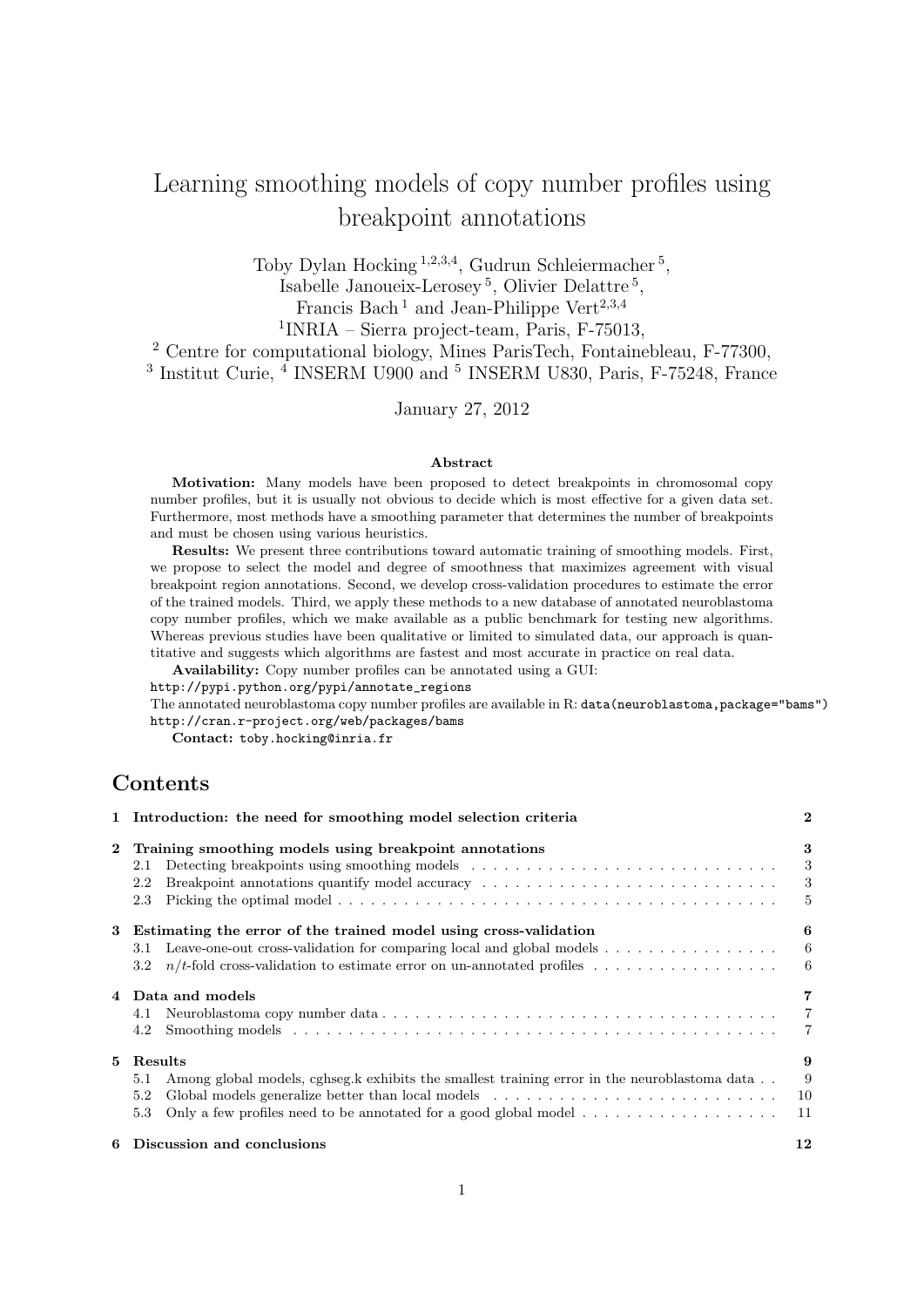## 1 Introduction: the need for smoothing model selection criteria

DNA copy number alterations (CNAs) can result from various types of genomic rearrangements, and are important in the study of many types of cancer (Weinberg, 2006). In particular, clinical outcome of patients with neuroblastoma has been shown to be worse for tumors with segmental alterations or breakpoints in specific genomic regions (Janoueix-Lerosey *et al.*, 2009; Schleiermacher *et al.*, 2010). Thus, to construct an accurate predictive model of clinical outcome for these tumors, we must first accurately detect the precise location of each breakpoint.

In recent years, array comparative genomic hybridization (aCGH) and single nucleotide polymorphism (SNP) microarrays have been developed as genome-wide assays for CNAs. In parallel, there have been many new mathematical models proposed to smooth the noisy signals from these microarray assays in order to recover the CNAs (Hupé *et al.*, 2004; Picard *et al.*, 2005; Venkatraman and Olshen, 2007; Tibshirani and Wang, 2007; Ben-Yaacov and Eldar, 2008; Hoefling, 2009). Each model has different assumptions about the data, and it is not obvious to decide which model is appropriate for a given data set.

Furthermore, most models have parameters that control the degree of smoothness. Varying these smoothing parameters will vary the number of detected breakpoints. Most authors give default values that accurately detect breakpoints on some data, but do not necessarily generalize well to other data. There are some specific criteria for choosing the degree of smoothness in some models (Lavielle, 2005; Zhang and Siegmund, 2007; Zhang *et al.*, 2010), but the mathematical assumptions of these models are not often verified in real noisy microarray data, which can lead to poor estimation of CNAs.

In practice, software tools such as VAMP (La Rosa *et al.*, 2006) are often used to normalize the noisy microarray signals, then plot them against genomic position for interpretation by an expert biologist looking for CNAs. Indeed, to motivate the use of their cghFLasso smoothing model, Tibshirani and Wang (2007) write "The results of a CGH experiment are often interpreted by a biologist, but this is time consuming and not necessarily very accurate."

In contrast, the first contribution of this paper is the idea that the expert interpretation of the biologist is very accurate and in fact valuable for model selection. To tune the smoothness parameter in practice, the biologist will often examine plots of the microarray signal with a smoothed model, changing the smoothness parameter until the model seems to capture all the visible breakpoints the data. In Section 2, we make this intuition concrete by defining a training protocol based on visual annotations that can quantify the accuracy of a smoothing method. We note that using databases of visual annotations is not a new idea, and has been used successfully for object recognition and detection in the field of computer vision (Russell *et al.*, 2008). In bioinformatics, Shah *et al.* (2006) proposed a hidden Markov model with position-specific prior probabilities for copy number variations, but no previous models have attempted to learn the degree of smoothness using breakpoint annotations.

Our second contribution is a protocol to estimate the breakpoint detection ability of the trained smoothing models on real data. In Section 3, we propose to estimate the false positive and false negative rates of the trained models using cross-validation. This provides an objective criterion for deciding which smoothing algorithms are appropriate for which data.

The third contribution of this paper is a systematic, quantitative comparison of the accuracy of several common smoothing algorithms on a new database of annotated neuroblastoma copy number profiles, which we give in Section 5. For simulated data, Willenbrock and Fridlyand (2005) compared the breakpoint detection ability of GLAD, DNAcopy, and a hidden Markov model by examining false positive and false negative rates. But there are no previous studies that quantitatively compare smoothing models on real data. This is because quantifying smoothing model accuracy using annotated region data is a new idea, and so we make the annotated neuroblastoma copy number profiles available as a benchmark for the community to test new algorithms on real data.

Several authors have recently proposed methods for so-called joint segmentation of multiple CGH profiles, under the hypothesis that each profile shares breakpoints in the exact same location (Vert and Bleakley, 2010; Picard *et al.*, 2011; Ritz *et al.*, 2011). These models are not useful in our setting, since we assume that breakpoints do not occur in the exact same locations across copy number profiles. Instead, we focus on the case of learning a model that will accurately detect an unknown number of breakpoints in a copy number profile.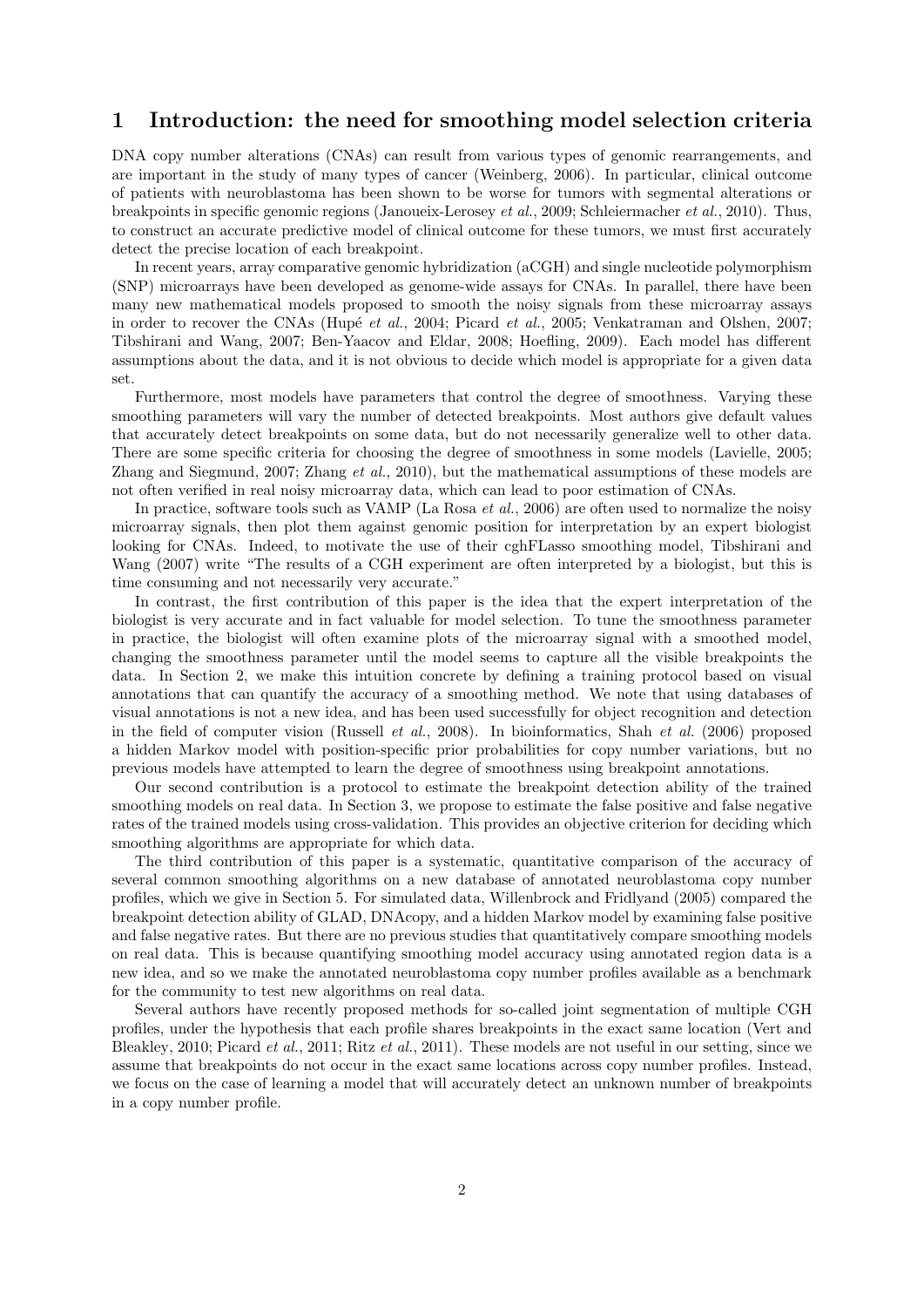## 2 Training smoothing models using breakpoint annotations

The first contribution of this paper is a smoothing model training protocol that uses visually determined breakpoint annotations to quantify model accuracy, which we explain in this section.

#### 2.1 Detecting breakpoints using smoothing models

Assume that we have observed n chromosomal copy number profiles, each with an unknown number of breakpoints at unknown locations. We would like to recover the breakpoints accurately using a model with parameter  $\lambda$  that controls the degree of smoothness. As shown in Figure 1, we represent the d probes on chromosome  $c$  of profile  $i$  using the following numbers:

> $p_1 \leq \ldots \leq p_d \in \mathbb{N}$  positions on chromosome c  $y_1$ , ...,  $y_d \in \mathbb{R}$  logratio measurements  $\hat{y}_1^{\lambda}$  , ... ,  $\hat{y}_d^{\lambda} \in \mathbb{R}$  smoothed profile

We define the breakpoints predicted on this chromosome as the set of positions where there are jumps in the smoothed signal:

$$
\hat{B}_{ic}^{\lambda} = \{(p_j + p_{j+1})/2 \mid \hat{y}_j^{\lambda} \neq \hat{y}_{j+1}^{\lambda}, \ \forall j = 1, ..., d-1\}
$$
\n(1)

Then, we define  $\hat{B}_i^{\lambda}$  to be the complete set of genomic breakpoints predicted by algorithm  $\lambda$  for profile i, over all chromosomes c.

#### 2.2 Breakpoint annotations quantify model accuracy

Intuitively, by visual inspection of the noisy signal, it is not obvious to locate the exact location of a breakpoint, but it should be easy to determine whether or not a region contains a breakpoint. So rather than defining annotations in terms of precise breakpoint locations, we instead define them in terms of regions. We define a genomic region  $R_k$  as the subset of genomic positions on chromosome  $c_k$  between the min  $r_k$  and max  $\bar{r}_k$ .

So, we define the breakpoint annotation for profile  $i$  in region  $k$  as

$$
b_{ik} = \begin{cases} 0 & \text{if profile } i \text{ has no breakdowns in } R_k \\ 1 & \text{if profile } i \text{ has at least 1 breakdownt in } R_k, \end{cases}
$$
 (2)

which can be determined by visual inspection of the scatterplot of logratio measurements  $y$  versus position  $p$ .

The idea for model selection is to choose  $\lambda$  such that the predicted breakpoints  $\hat{B}_i^{\lambda}$  agree with the annotations  $b_{ik}$ , as shown in Figure 1. To quantify this, for each region k, we predict 0 if there are no predicted breakpoints in the region, and 1 if there is at least 1 predicted breakpoint:

$$
\hat{b}_{ik}^{\lambda} = \begin{cases} 0 & \text{if } R_k \cap \hat{B}_i^{\lambda} = \emptyset \\ 1 & \text{otherwise} \end{cases}
$$
\n(3)

We can measure the error of a model at region  $k$  on profile  $i$  with the indicator function

$$
E_i^k(\lambda) = \begin{cases} 0 & \text{if } b_{ik} = \hat{b}_{ik}^{\lambda} \\ 1 & \text{otherwise} \end{cases}
$$
 (4)

and with respect to an entire profile  $i$  using

$$
E_i^{\text{local}}(\lambda) = \sum_k E_i^k(\lambda) \tag{5}
$$

We define the local model as the model obtained by choosing a different  $\lambda_i$  to minimize Equation 5 for each profile i.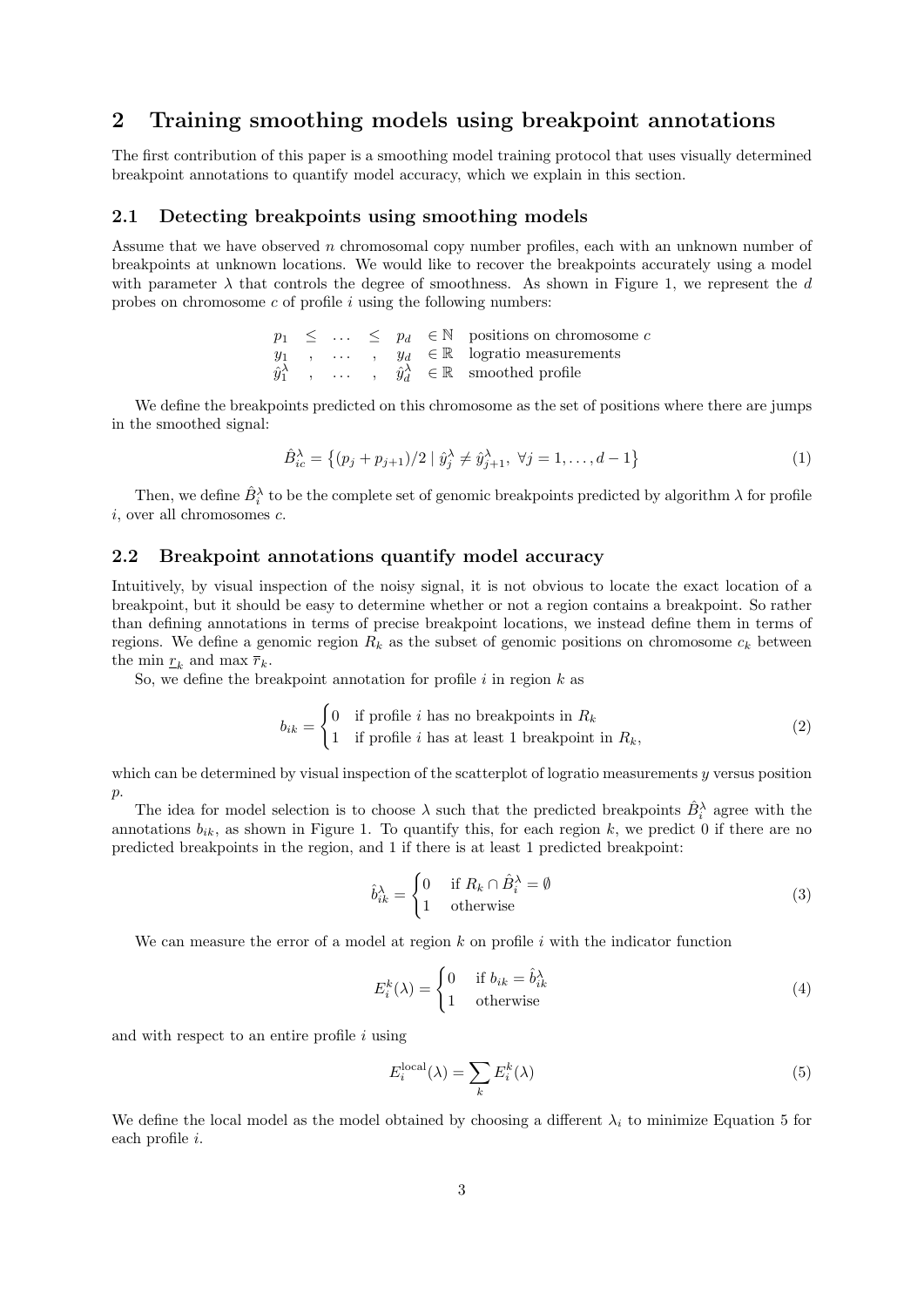

Figure 1: Model agreement to annotated regions can be measured by examining the positions of predicted breakpoints  $\hat{B}_i^{\lambda}$  (dashed vertical blue lines) observed in the smoothing model  $\hat{y}^{\lambda}$  (solid blue lines). Black circles show logratio measurements y plotted against position p for a single profile  $i = 375$ . Chromosomes are shown in panels from left to right, and different values of the smoothing parameter  $\lambda$  in the flsa model are shown in panels from top to bottom. Models with too many breakpoints ( $\lambda = 0.5$ ) and too few breakpoints ( $\lambda = 10$ ) are suboptimal, so we pick an intermediate model ( $\lambda = 7.5$ ) that maximizes agreement with the annotations, thus detecting a new breakpoint on chromosome 7 which was not annotated.



Figure 2: Training error functions for global and local models plotted against smoothing parameter  $\lambda$ . In the top row panels, we plot  $E^{\text{global}}(\lambda)$  from Equation 6, and in the other rows, we plot  $E_i^{\text{local}}(\lambda)$  from Equation 5. Each column of plots shows the error of a particular algorithm, and the minimum chosen using the global training procedure is shown using a vertical grey line. Note that the local model training error can be reduced by moving from the globally optimal smoothing parameter  $\lambda^*$  to a local value  $\lambda_i$ , as in profile  $i = 375$  for algorithms dnacopy.sd and glad.lambdabreak. For the local models trained on single profiles, there are at most 6 training examples, so many smoothing parameters attain the minimum. Thus, we use the protocol described in section 2.3 to pick the best value, shown as a black dot.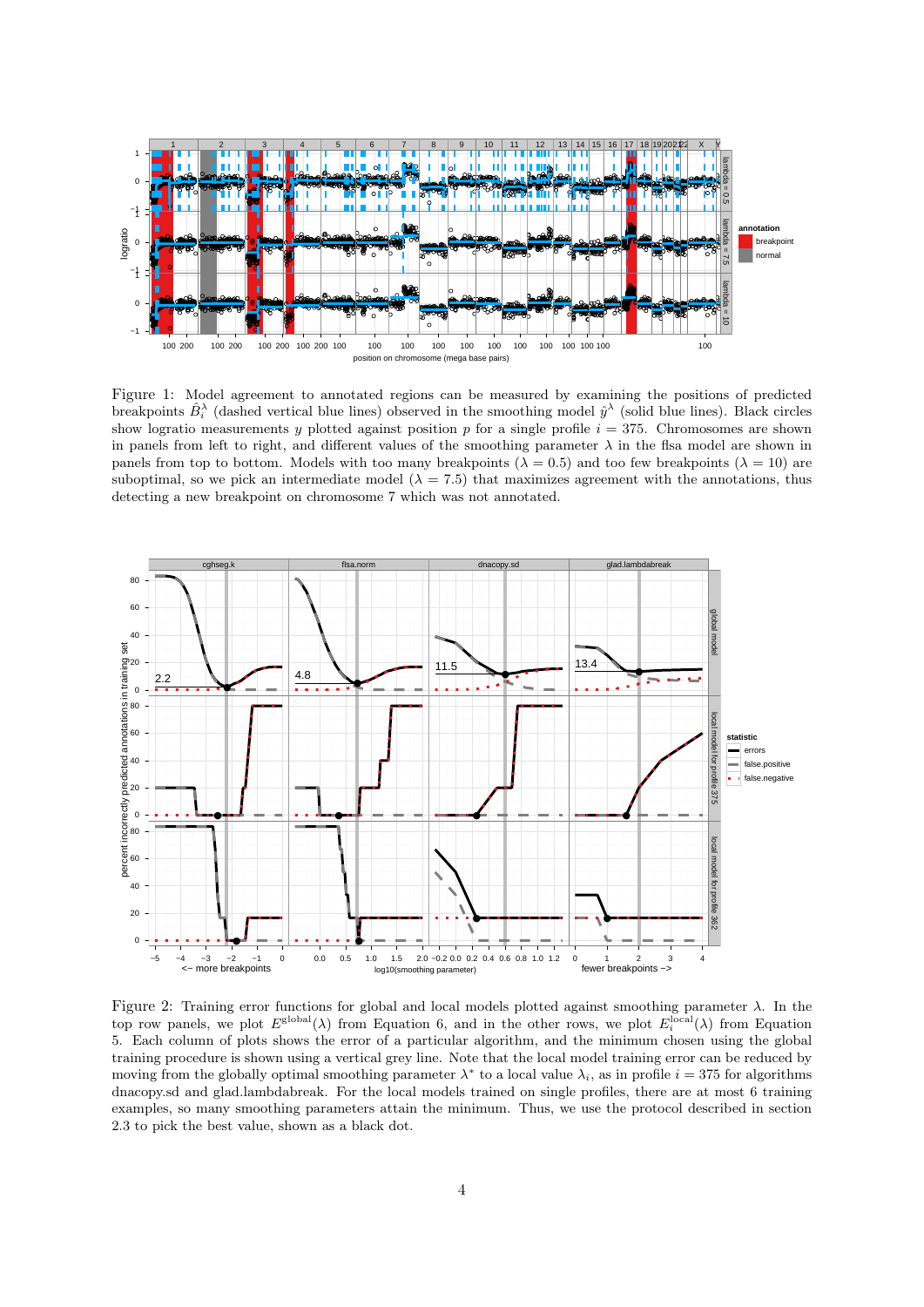However, we can learn a globally optimal smoothing parameter  $\lambda$  by minimizing the error with respect to all the profiles:

$$
E^{\text{global}}(\lambda) = \sum_{i=1}^{n} E_i^{\text{local}}(\lambda). \tag{6}
$$

We define the global model as the model obtained by choosing a smoothing parameter  $\lambda^*$  that minimizes Equation 6.

#### 2.3 Picking the optimal model

We assume that  $\lambda$  is a tuning parameter that will be directly related to the number of breakpoints observed in the smoothed signal. In other words, this training procedure requires that the number of breakpoints predicted by the algorithm is monotonic in  $\lambda$ , which is usually the case.

Fix a set of smoothing parameters  $\lambda \in \Lambda$ , and run the smoothing algorithm with each of these parameters. Intuitively, we should pick the value of  $\lambda$  that maximizes agreement with annotation data. For global models, we attempt to minimize Equation 6, and there is usually one best value,  $\lambda^*$ .

However, for the local model for profile  $i$ , we want to minimize the local error as defined in Equation 5. Since the training set consists of only the annotations of one profile  $i$ , there may be no unique smoothing parameter  $\lambda$  that minimizes the error. We propose to pick between models that achieve the minimum number of errors based on the shape of the error curve, and these cases are illustrated in Figure 2.

- 1. When the minimum error is achieved in a range of intermediate parameter values, we pick a value in the middle. This occurs in the local error curves shown for flsa.norm and cghseg.k.
- 2. When the minimum is attained by the model with the most breakpoints, we pick the model with the fewest breakpoints that has the same error. This attempts to minimize the false positive rate. This occurs for profile  $i = 375$  with models dnacopy. Solved and glad.lambdabreak.
- 3. When the minimum is attained by the model with the fewest breakpoints, we pick the model with the most breakpoints that has the same error. This attempts to minimize the false negative rate, and occurs for profile  $i = 362$  with models dnacopy. Solved and glad. lambdabreak.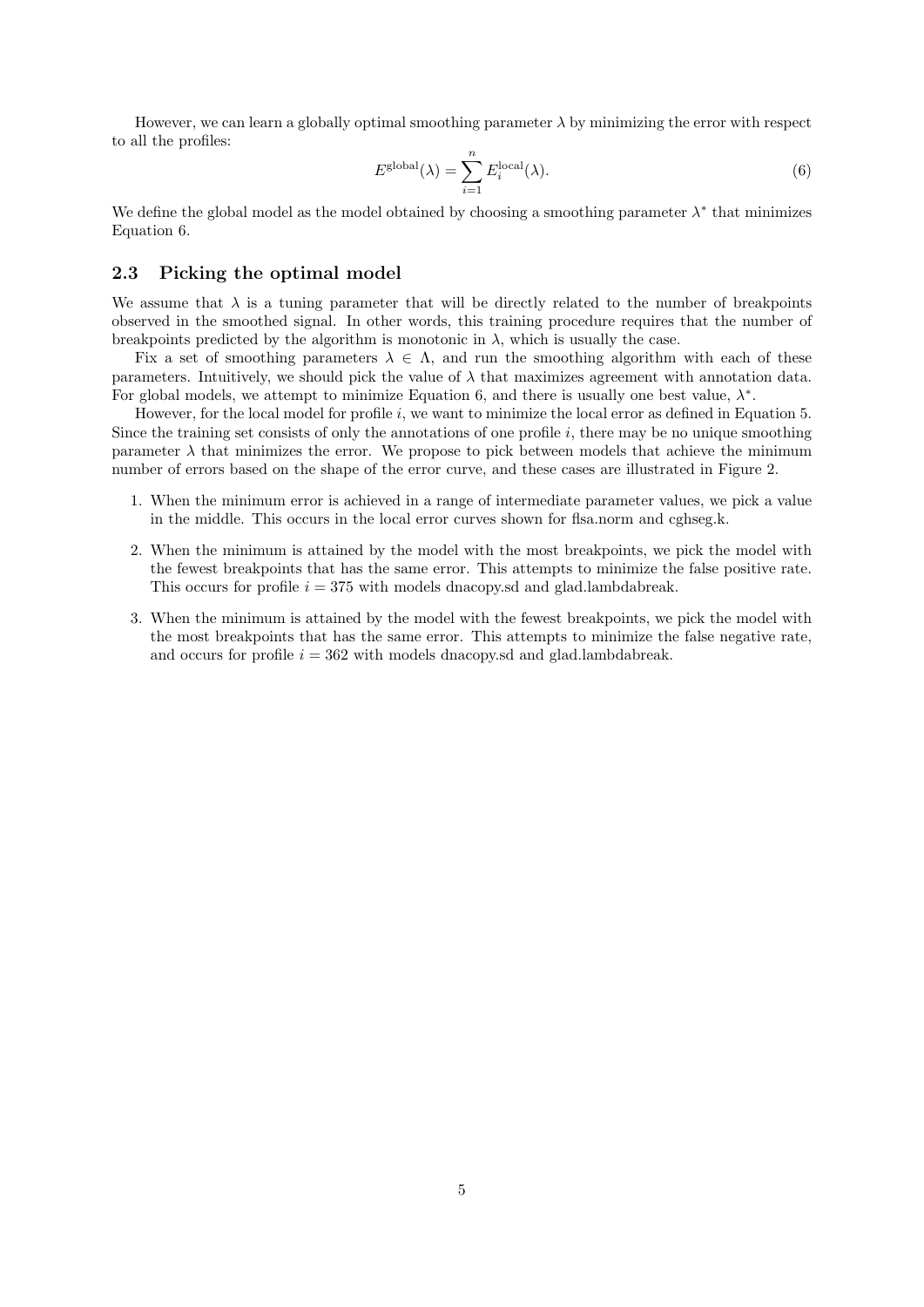## 3 Estimating the error of the trained model using cross-validation

The second contribution of this paper are cross-validation procedures that estimate the generalization error of the trained smoothing models. The main idea is to use a training set of annotations to learn the parameter of a smoothing model, then quantify the error of the model using a test set of annotations. Notably, this enables quantitative comparison of smoothing models on copy number profiles from real microarray data.

#### 3.1 Leave-one-out cross-validation for comparing local and global models

To compare the breakpoint detection performance of local and global models on un-annotated regions, we propose leave-one-out cross-validation on regions.

- For each annotated region  $k$ :
	- 1. Designate  $R_k$  as the test region, and set aside the annotations in this region from all the profiles.
	- 2. Using all the other annotations as a training set, pick the best  $\lambda$  using the protocol described in Section 2.3. For local models we learn a profile-specific  $\lambda_i$  that minimizes  $E_i^{\text{local}}$ , and for global models we learn a global  $\lambda$  that minimizes  $E^{\text{global}}$ .
	- 3. To estimate how the model generalizes, count the errors of the learned model in the test region  $R_k$ .
- To estimate the ability of the trained model to predict breakpoints at a general un-annotated region, take the mean test error over all regions.

#### 3.2  $n/t$ -fold cross-validation to estimate error on un-annotated profiles

Since the annotation process is time-consuming, we are interested in training an accurate breakpoint detector with as few annotations as possible. Thus we would like to answer the following question: how many profiles  $t$  do I need to annotate before I get a global model that will generalize well to all the other profiles?

To answer this question, we estimate the error of a global model trained on the annotations from  $t$ profiles using cross-validation. We divide the set of n annotated profiles into exactly  $|n/t|$  folds, each with approximately t profiles. For each fold, we consider its annotations a training set for a global model, and combine the other folds as a test set to quantify the model error. The final estimate of generalization error is then the average model error over all folds.

| $\min = r_{\iota}$ | $\max = \overline{r}_k$ | chrom $c_k$    | breakpoint | normal | (all) |
|--------------------|-------------------------|----------------|------------|--------|-------|
| $\Omega$           | 125000000               |                | 103        | 464    | 567   |
| $\theta$           | 93300000                | $\overline{2}$ | 110        | 464    | 574   |
| $\theta$           | 91000000                | 3              | 43         | 531    | 574   |
| 0                  | 50400000                | 4              | 35         | 534    | 569   |
| 53700000           | 135006516               | 11             | 107        | 464    | 571   |
| 24000000           | 81195210                | 17             | 175        | 388    | 563   |
|                    |                         | (all)          | 573        | 2845   | 3418  |

Table 1: Counts of normal and breakpoint annotations in the neuroblastoma data set, conditional on region. Min and max limits of each region are shown in base pairs, in reference to the Hg19 Human genome assembly.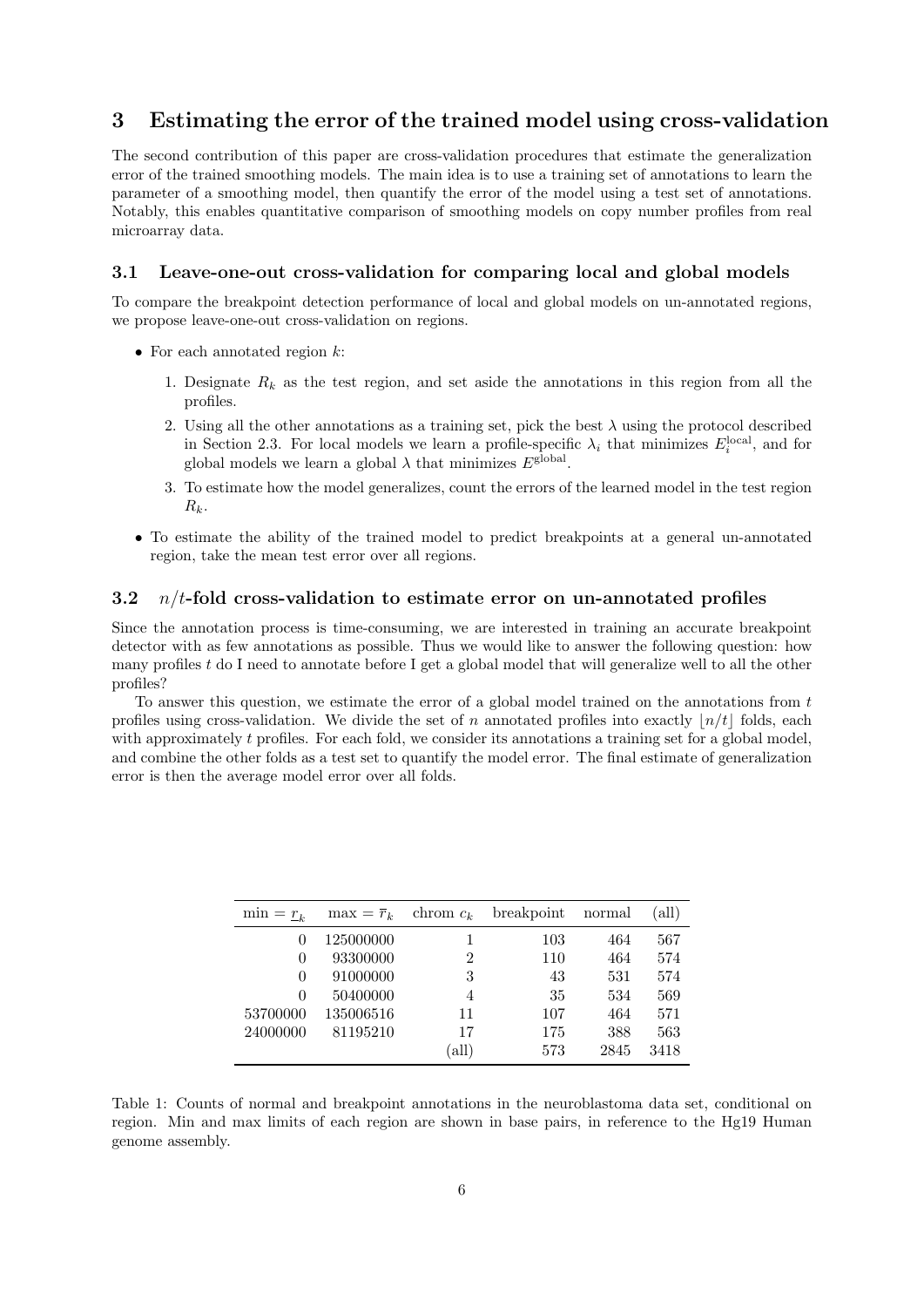### 4 Data and models

#### 4.1 Neuroblastoma copy number data

We analyzed a new data set of  $n = 575$  copy number profiles from aCGH and SNP microarray experiments on neuroblastoma tumors taken from patients at diagnosis at the Institut Curie. In this article we analyze the normalized logratio measurements of these microarrays, which we have made available in R package bams on CRAN.

Six chromosome arms known to be associated with prognostic impact were annotated in the microarray data set (Janoueix-Lerosey *et al.*, 2009). Each region  $R_1, \ldots, R_6$  was defined by the start and end of a chromosome arm, and the genomic coordinates of these regions are given in Table 1.

For each profile i, our domain expert annotated each region  $k$  by examining the plotted profile in VAMP (La Rosa *et al.*, 2006) and recording 0 or 1 in a spreadsheet, according to the definition of breakpoint annotations in Equation 2. Table 1 shows counts of annotations per region, and Table 2 shows counts of annotations per profile. Some profiles have less than 6 annotations since regions for which breakpoints could not be determined by visual inspection were not included in the analysis. The annotations are shown as colored rectangles in Figure 1, and are available in R package bams on CRAN.

#### 4.2 Smoothing models

In this study we considered smoothing models from the bioinformatics literature with free software implementations available as R packages on CRAN, R-Forge, or Bioconductor (R Development Core Team, 2011; Theußl and Zeileis, 2009; Gentleman *et al.*, 2004).

We used version 1.03 of the flsa package from CRAN to calculate the Fused Lasso Signal Approximator as described by Hoefling (2009). The FLSA solves the following optimization problem:

$$
\hat{y}^{\lambda} = \underset{\beta \in \mathbb{R}^d}{\arg \min} \frac{1}{2} \sum_{i=1}^d (y_i - \beta_i)^2 + \lambda_1 \sum_{i=1}^d |\beta_i| + \lambda_2 \sum_{i=1}^{d-1} |\beta_i - \beta_{i+1}|. \tag{7}
$$

We define a grid of values  $\lambda \in \{10^{-5}, \ldots, 10^{12}\},$  take  $\lambda_1 = 0$ , and consider the following parameterizations for  $\lambda_2$ :

- flsa:  $\lambda_2 = \lambda$ .
- flsa.norm:  $\lambda_2 = \lambda d \times 10^6/l$  where d is the number of points and l is the length of the chromosome in base pairs.

We used version 1.29.0 of the DNAcopy package from Bioconductor to fit the circular binary segmentation model of Venkatraman and Olshen (2007). We varied the degree of smoothness by adjusting the undo.SD, undo.prune, and alpha parameters of the segment function.

We used version 0.2-1 of the cghFLasso package from CRAN, which implements the method of Tibshirani and Wang (2007), but does not provide any smoothness parameters for breakpoint detection.

| Normal      | Breakpoint annotations |              |              |    |              |              |                |
|-------------|------------------------|--------------|--------------|----|--------------|--------------|----------------|
| annotations |                        |              | 2            | 3  | 4            | 5            | 6              |
| 0           |                        | $\mathbf{0}$ |              |    | $\mathbf{0}$ | $\theta$     | $\overline{2}$ |
|             |                        |              | $\mathbf{0}$ | 0  | 3            | 9            |                |
| 2           |                        |              |              | 5  | 29           | $\theta$     |                |
| 3           |                        |              | 3            | 60 | $\mathbf{0}$ | $\mathbf{0}$ |                |
| 4           |                        | 8            | 64           | 0  | $\mathbf{0}$ | $\mathbf{0}$ |                |
| 5           |                        | 47           |              |    |              | $\mathbf{0}$ |                |
| 6           | 335                    |              |              |    |              |              |                |

Table 2: Counts of profiles in the neuroblastoma data set, conditional on number of annotations. Note that most profiles have more normal regions than breakpoint regions. For example, 335 profiles have all 6 regions annotated as normal.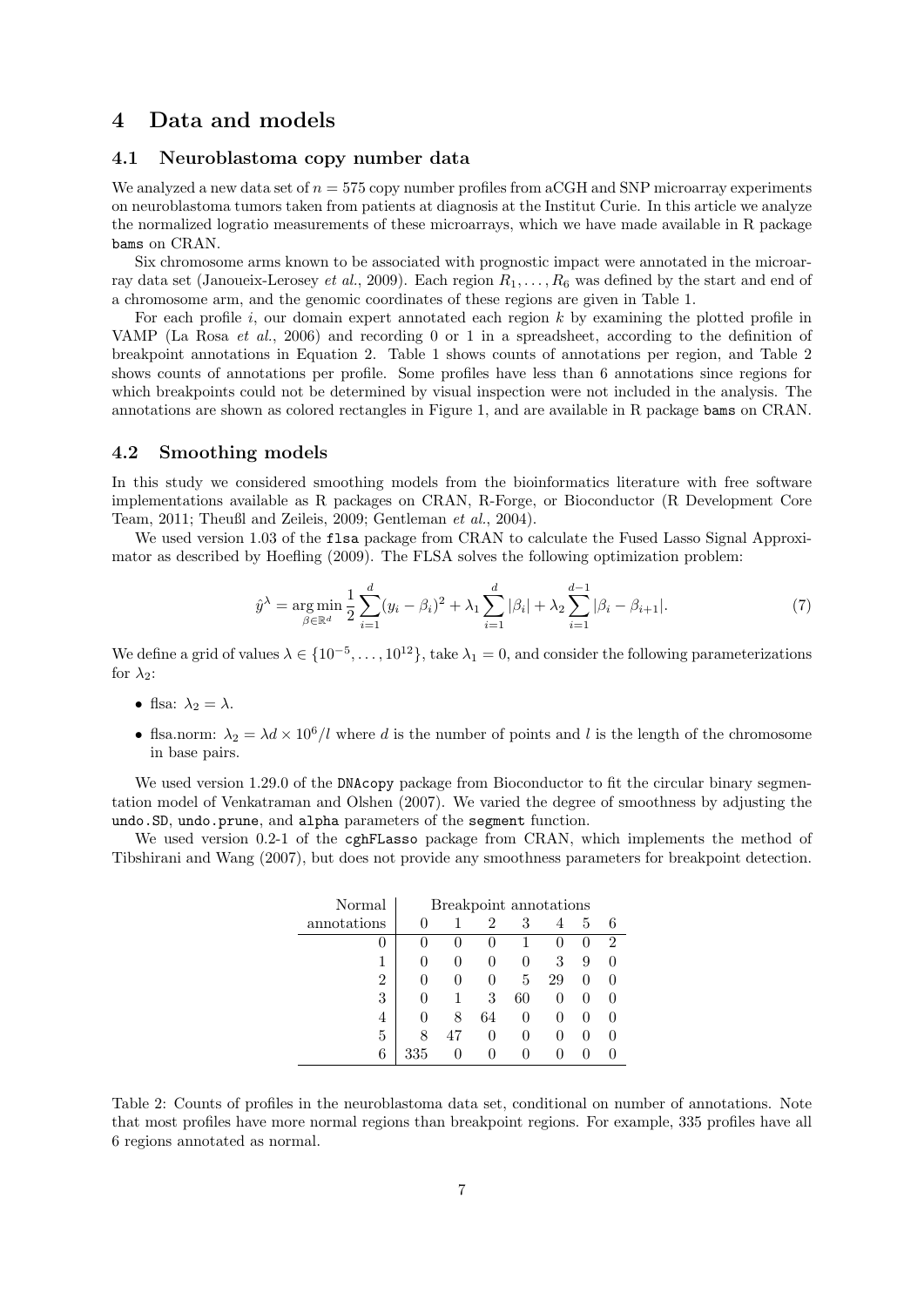We used version 2.17.0 of the GLAD package from Bioconductor to fit the GLAD adaptive weights smoothing model of Hupé *et al.* (2004). We varied the degree of smoothness by adjusting the lambdabreak and MinBkpWeight parameters of the daglad function. For the glad.haarseg model, we used the smoothfunc="haarseg" option and varied the breaksFdrQ parameter to fit the wavelet smoothing model of Ben-Yaacov and Eldar (2008).

We used version 0.01 of the cghseg package from R-Forge to fit the maximum-likelihood piecewise constant smoothing model of Picard *et al.* (2005). We used the segmeanCO function with kmax=20 to obtain the maximum-likelihood piecewise constant smoothing model  $\hat{y}^k$  for  $k = 1, \ldots, 20$  segments. Lavielle (2005) suggested penalizing k breakpoints in a signal sampled at d points using  $\lambda k$ , and varying  $\lambda$  as a tuning parameter. We implemented this model selection criterion as the cghseg.k model, for which we define the optimal number of segments

$$
k^*(\lambda) = \underset{k \in \{1, \dots, 20\}}{\arg \min} \lambda k + \frac{1}{d} \sum_{i=1}^d (y_i - \hat{y}_i^k)^2,
$$
\n(8)

and the optimal smoothing  $\hat{y}^{\lambda} = \hat{y}^{k^{*}(\lambda)}$ . For the cghseg.mBIC model, we used the modified Bayesian information criterion described by Zhang and Siegmund (2007), which has no smoothness parameter, and is implemented in the uniseg function of the cghseg package.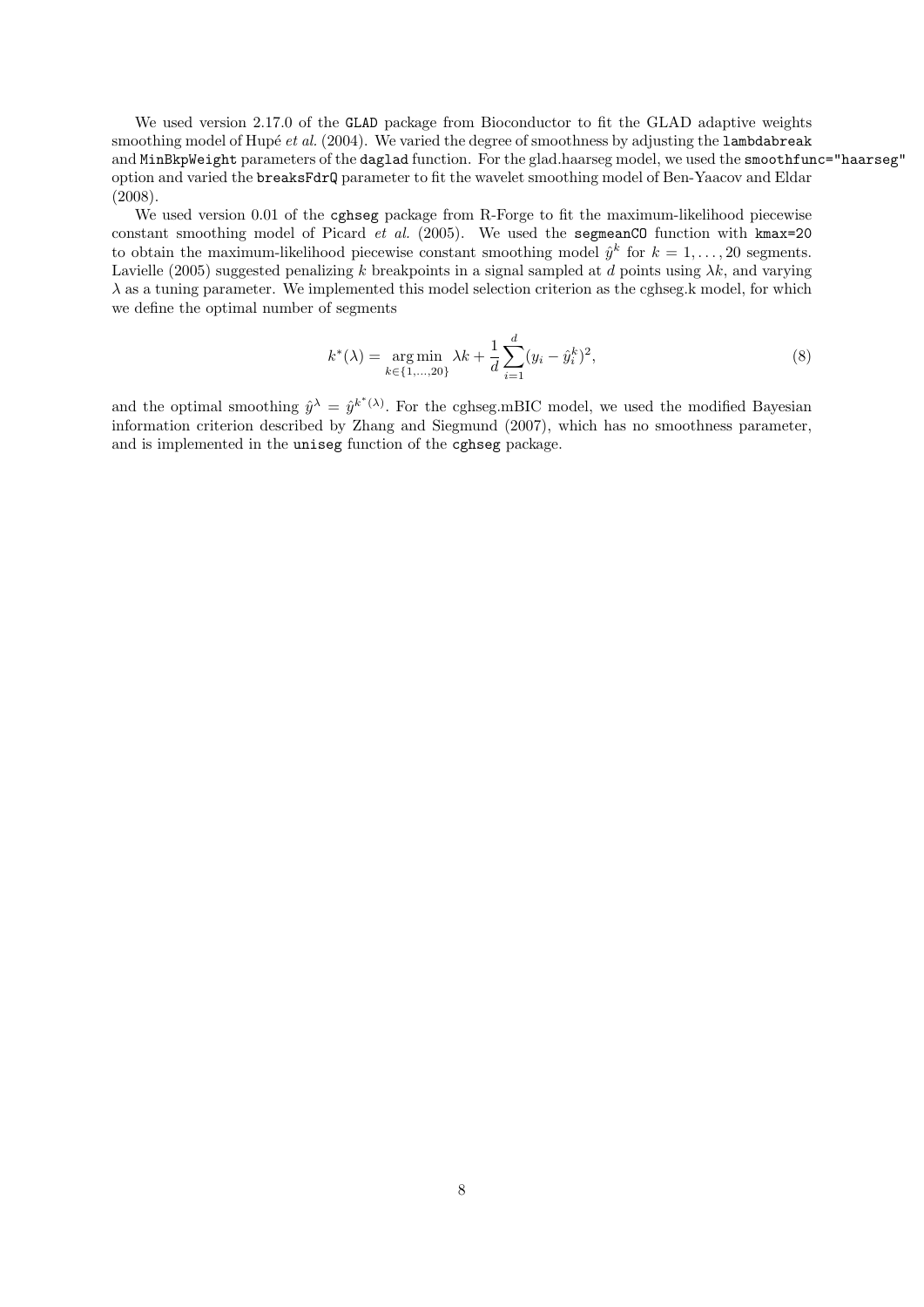## 5 Results

All the algorithms from Section 4.2 were applied to all the annotated neuroblastoma copy number profiles in the data set described in Section 4.1. However, the dnacopy.prune algorithm was too slow (> 24 hours) for some of the profiles with many data points, so these profiles were excluded from the analysis of dnacopy.prune. Note that to decrease computation time, the model fitting may be trivially parallelized for profiles, algorithms, and smoothing parameter values.

#### 5.1 Among global models, cghseg.k exhibits the smallest training error in the neuroblastoma data

The global and local training procedures were applied to the entire set of annotated profiles. Training error curves for flsa.norm, cghseg.k, dnacopy.sd, and glad.lambdabreak are shown in Figure 2. Note that the global curves do not achieve zero training error but the local curves often do, suggesting that the local training strategy may be useful in some cases. Also note the inflexibility of the dnacopy.sd and glad.lambdabreak models, which do not detect a breakpoint in profile  $i = 362$ , even at the smallest parameter value, corresponding to the model with the most breakpoints. Finally, note the minimum error of 2.2% achieved by cghseg.k, the global model with the smallest training error.

The ROC curves for the training error of the global models for each algorithm are traced in Figure 3. It is clear that the default parameters of each algorithm show relatively large false positive rates. In contrast, the models chosen by maximizing agreement with the breakpoint annotation data exhibit smaller false positive rates at the cost of smaller true positive rates. The ROC curves suggest that the cghseg.k algorithm is the most discriminative for breakpoint detection in the neuroblastoma data.



Figure 3: ROC curves for the training error with respect to the breakpoint annotation data are shown as colored lines. The curves are shown in 3 panels zoomed to the upper left region of ROC space to avoid visual clutter. Each curve is traced by plotting the error of a model as the degree of smoothness is varied, and an empty black circle shows the global model chosen by minimizing the error with respect to all annotations. Algorithms with no tuning parameters are shown as black dots. Note that some ROC curves appear incomplete since some segmentation algorithms are not flexible enough for the task of breakpoint detection, even though we ran each algorithm on a very large range of smoothness parameter values.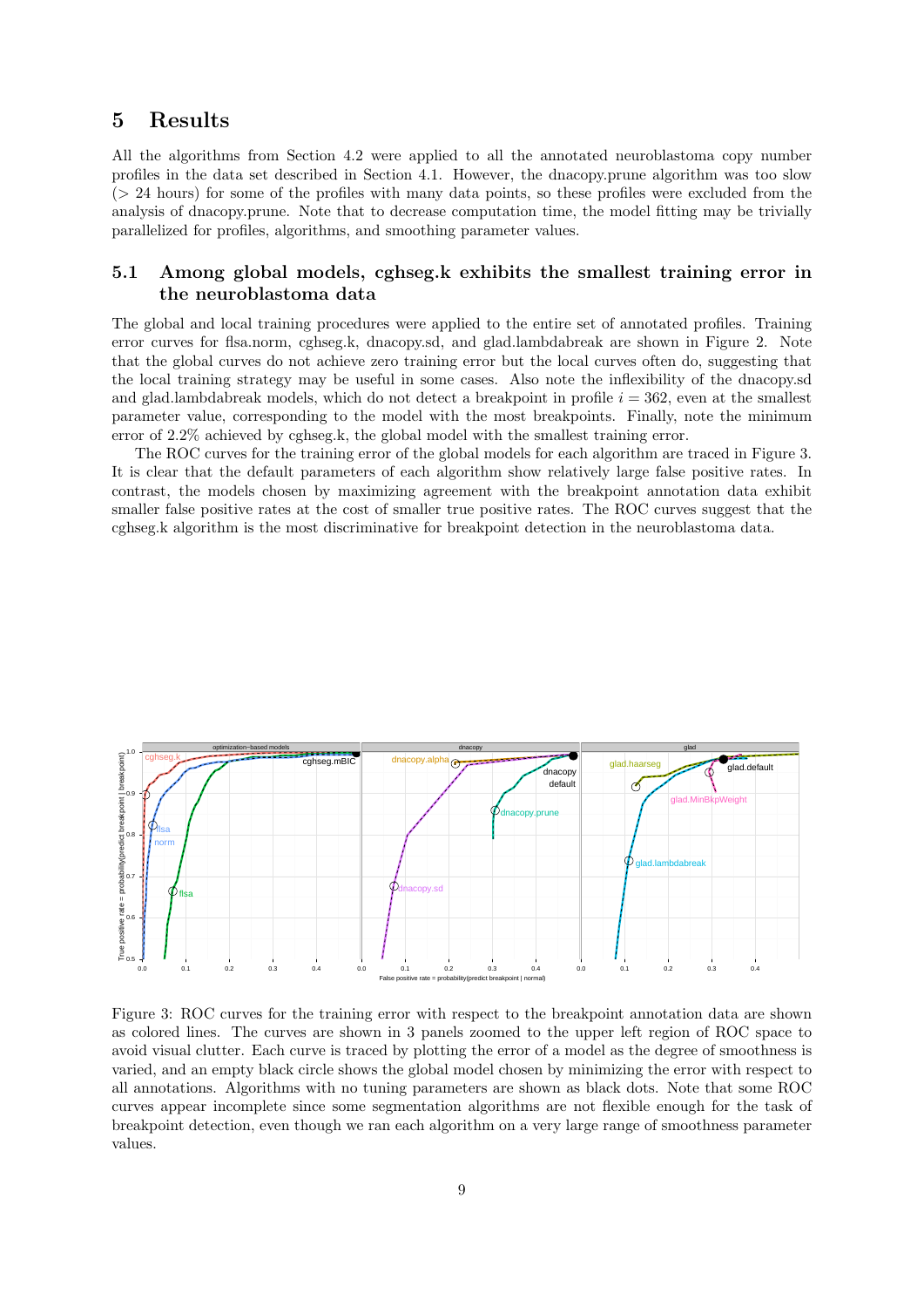#### 5.2 Global models generalize better than local models

The leave-one-out cross-validation protocol was used to contrast the test error of the models trained using the local and global procedures. Table 3 shows the error, false positive, and false negative rates of each model, averaged over the 6 test regions.

It is clear that the training procedure makes no difference for models glad.default, dnacopy.default, cghseg.mBIC, and cghFLasso, which have no smoothness parameters. The large error of these models suggest that the assumptions of their default parameter values do not hold in the neuroblastoma data set. More generally, these error rates suggest that smoothness parameter tuning is critically important to obtain an accurate smoothing of real copy number profiles.

For dnacopy.prune, glad.MinBkpWeight, glad.lambdabreak, and flsa, there appears to be little difference between the local and global training procedures. For models flsa.norm and cghseg.k, there seems to be a clear advantage for the global models which share information between profiles. Indeed, the cghseg.k model shows the minimal estimated error of only 2.2% on these data, with a moderately fast median training time of 2.1 seconds.

Finally, note that the false positive rate of locally trained models is higher than the false negative rate for most algorithms. This can be explained by the larger fraction of normal annotations present in the training set, and the fact that many profiles have only normal annotations (Table 2).

| Global |      |           |        | Timings |           |         |  |
|--------|------|-----------|--------|---------|-----------|---------|--|
| errors | FP   | <b>FN</b> | errors | FP      | <b>FN</b> | seconds |  |
| 2.2    | 0.6  | 11.6      | 11.1   | 13.0    | 7.0       | 2.10    |  |
| 6.7    | 3.6  | 18.5      | 14.8   | 15.2    | 10.5      | 0.08    |  |
| 11.5   | 7.6  | 32.2      | 14.4   | 12.3    | 26.9      | 51.62   |  |
| 11.8   | 12.6 | 8.0       | 20.0   | 23.8    | 2.3       | 29.51   |  |
| 14.1   | 12.3 | 23.0      | 15.5   | 15.1    | 18.0      | 14.44   |  |
| 16.0   | 12.7 | 36.6      | 14.4   | 15.9    | 10.3      | 0.04    |  |
| 18.4   | 21.9 | 2.6       | 25.5   | 30.8    | 1.1       | 25.93   |  |
| 25.2   | 30.0 | 4.3       | 23.9   | 28.1    | 4.7       | 40.88   |  |
| 27.4   | 33.3 | 1.2       | 27.4   | 33.3    | 1.2       | 1.13    |  |
| 27.9   | 31.9 | 17.1      | 31.1   | 35.8    | 14.8      | 35.17   |  |
| 40.5   | 49.3 | 0.5       | 40.5   | 49.3    | 0.5       | 1.78    |  |
| 40.9   | 49.4 | 0.0       | 40.9   | 49.4    | 0.0       | 1.47    |  |
| 80.8   | 97.2 | 0.0       | 80.8   | 97.2    | 0.0       | 0.14    |  |
|        |      |           |        |         | Local     |         |  |

Table 3: Leave-one-out cross-validation over the 6 annotated regions was used to estimate breakpoint detection error, false positive (FP), and false negative (FN) rates. Each line shows the performance of one of the models described in Section 4.2. For models marked with an \*asterisk, there are no smoothness parameters that can be learned using annotations. For the other models, global and local training procedures described in Section 2.3 were used to learn smoothness parameters. The global error is used to order the rows of the table. The Timings column shows the median time to fit the sequence of smoothing models for a single profile.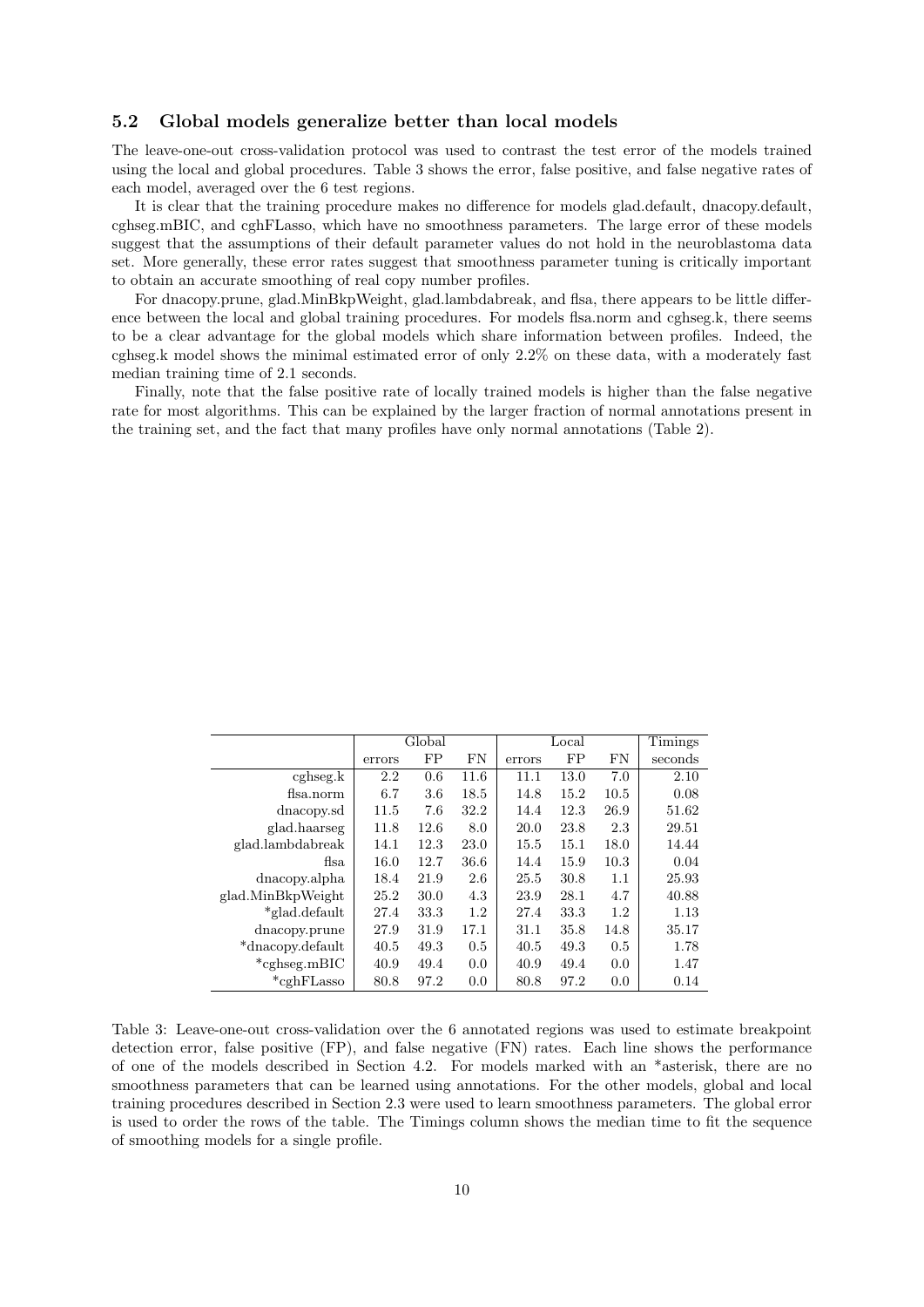#### 5.3 Only a few profiles need to be annotated for a good global model

Finally, to estimate the generalization error of a global model trained on a relatively small training set of t annotated profiles, we applied the  $n/t$ -fold cross-validation procedure to the data.

For several training set sizes t, we plot the error of the glad.lambdabreak, dnacopy.sd, flsa.norm, and cghseg.k models in Figure 4. It shows that adding more annotations to the training set decreases the error in general, but at a diminishing rate. The error curves flatten out near  $t = 10$ , suggesting that annotating 10 profiles is sufficient to get performance just as good as if all the profiles were annotated. Futhermore, it is clear that the minimum error is model-dependent, and we conjecture that it is also annotator-dependent.

This suggests the following protocol: annotate breakpoints in about 10 profiles, then use those annotations to train a global model. In Table 4, we used  $n/10$ -fold cross-validation to estimate the error rates of models trained using this protocol. These error estimates are slightly larger, but the model ordering is mostly unchanged, with respect to the leave-one-out cross-validated estimates of the global model error rates in Table 3. In particular, cghseg.k still shows the best performance on these data, with an estimated generalization error of 3.4%.



Figure 4: Cross-validation was used to estimate the generalization error of the global models with different sized training sets for several breakpoint detection algorithms. For each training set size  $t$ , the profiles were partitioned into training sets of approximately size t, then were evaluated using the annotations from all the other profiles. Results on these data indicate decreasing error (lines) and standard deviation (shaded bands) as the training set increases, with diminishing returns after approximately  $t = 10$ , indicated with a vertical black line, and shown in detail for all algorithms in Table 4.

| model             | errors | sd  | FP   | sd  | FN   | sd   |
|-------------------|--------|-----|------|-----|------|------|
| cghseg.k          | 3.4    | 1.4 | 1.6  | 1.8 | 12.2 | 8.3  |
| fisa.norm         | 6.1    | 1.7 | 3.2  | 2.7 | 20.5 | 13.8 |
| glad.haarseg      | 12.6   | 1.5 | 13.7 | 2.0 | 7.1  | 1.2  |
| dnacopy.sd        | 13.0   | 1.9 | 6.0  | 4.9 | 47.8 | 24.3 |
| fisa.             | 13.5   | 1.7 | 8.4  | 5.4 | 38.6 | 30.9 |
| glad.lambdabreak  | 14.9   | 2.0 | 12.7 | 4.7 | 25.7 | 17.3 |
| dnacopy.alpha     | 19.0   | 1.0 | 22.4 | 1.2 | 2.4  | 0.1  |
| glad.MinBkpWeight | 26.8   | 1.5 | 31.3 | 2.1 | 4.3  | 3.1  |
| *glad.default     | 27.4   | 0.1 | 32.6 | 0.2 | 1.6  | 0.1  |
| dnacopy.prune     | 28.5   | 1.6 | 31.7 | 2.4 | 12.8 | 2.9  |
| *dnacopy.default  | 40.5   | 0.1 | 48.5 | 0.2 | 0.7  | 0.0  |
| $*cghseg.mBIC$    | 40.8   | 0.1 | 49.1 | 0.2 | 0.0  | 0.0  |
| $*$ cghFLasso     | 80.9   | 0.1 | 97.2 | 0.0 | 0.0  | 0.0  |
|                   |        |     |      |     |      |      |

Table 4: The n/10-fold cross-validation protocol was used to estimate error, false positive (FP), and false negative (FN) rates, shown in percent. Algorithms with an \*asterisk have no smoothness parameters, but the smoothness parameter of the other algorithms was chosen using annotations from approximately  $t = 10$  profiles.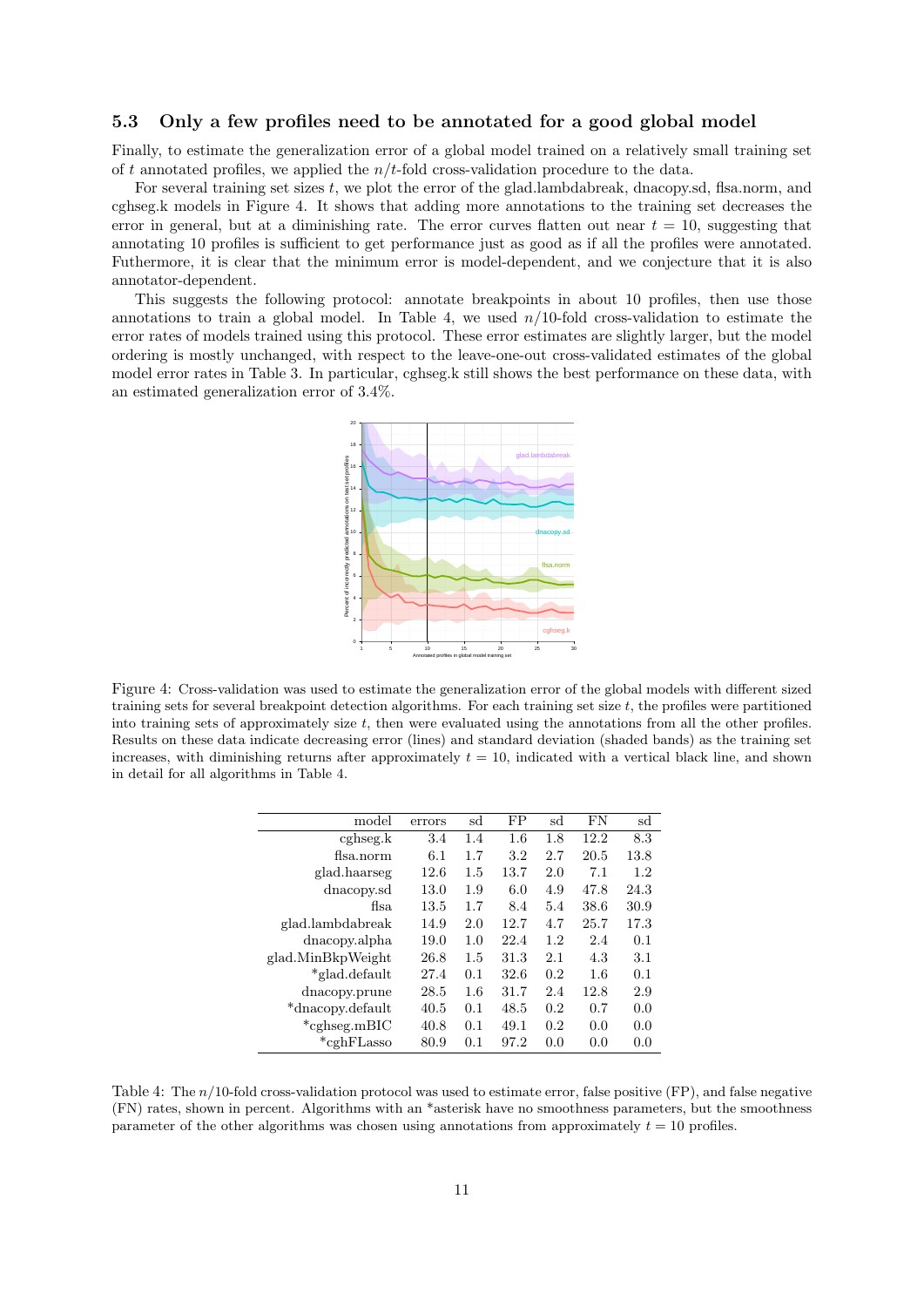### 6 Discussion and conclusions

We have proposed to train smoothing models using annotations determined by visual inspection of the copy number profiles. We have demonstrated that this approach allows quantitative comparison of smoothing models on real data, and gives an objective criterion for choosing the degree of smoothness.

The clear drawback of annotation-based model selection is the time required to create the annotations. However, we have shown diminishing returns after about  $t = 10$  annotated profiles, so not much time should be needed in general to get good performance with models trained using annotations. Furthermore, we propose to streamline the annotation process by using a simple, portable, free software Python annotation GUI which is available as package annotate regions from the Python Package Index.

In contrast with our results, in a previous work on automatic parameter tuning of smoothing models, Zhang *et al.* (2010) claim that local models should be better in some sense: "it is clear that the advantages of selecting individual-specific  $\lambda$  values outweigh the benefit of selecting constant  $\lambda$  values that maximize overall performance." However, they do not demonstrate this claim explicitly, and one of the contributions of this work is to show that global models often generalize better than local models, according to our leave-one-out estimates.

We have also shown that learning a global smoothness parameter on a limited set of annotations can generalize well to un-annotated profiles. However, the smoothness parameterization must be carefully chosen. For example, the flsa.norm algorithm scales the smoothness parameter  $\lambda$  by the number of points and the length of the chromosome, and results in lower error rates than the unscaled flsa algorithm. We are interested in investigating other parameterizations which could reduce the error even further.

In this work we have characterized the performance of several common algorithms on a set of annotated neuroblastoma copy number profiles, but it will be interesting to apply annotation-based model training to other algorithms and data sets. In particular, the ordering of algorithms may change when we apply these procedures to data generated by different microarrays and annotators. However, it is clear that in any data set, our approach will favor algorithms that capture breakpoints that agree with the annotator's visual definition of a breakpoint.

We have solved the problem of smoothness parameter selection using breakpoint annotations, but the biological question of detecting CNAs remains. By constructing a database of annotated regions of CNAs, we could use a similar approach to train models that detect CNAs. Annotations could be actual copy number  $(0, 1, 2, 3, ...)$  or some simplification (normal, deletion, amplification). For the future, we will be interested in developing joint breakpoint detection and copy number calling models that directly use these annotation data as constraints or as part of the model likelihood.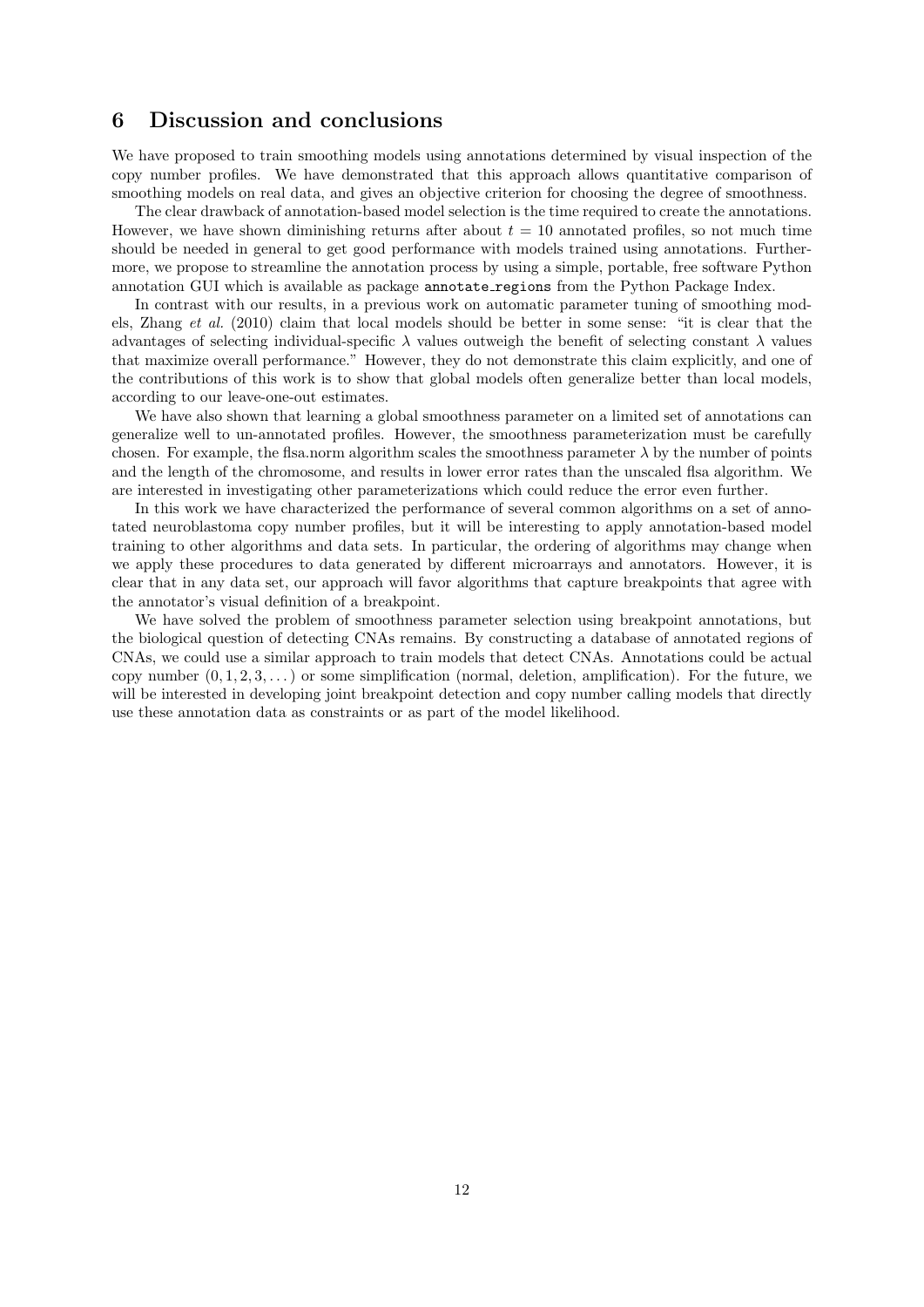## Acknowledgements

Thanks to Edouard Pauwels for helpful comments on an early draft of the paper.

Funding: This work was supported by Digiteo [DIGITEO-BIOVIZ-2009-25D to T.D.H.]; the European Research Council [SIERRA-ERC-239993 to F.B; SMAC-ERC-280032 to J-P.V.]; the French National Research Agency [ANR-09-BLAN-0051-04 to J-P.V.]; the Annenberg Foundation [to G.S.]; the French Programme Hospitalier de Recherche Clinique [PHRC IC2007-09 to G.S.]; the French National Cancer Institute [INCA-2007-1-RT-4-IC to G.S.]; and the French Anti-Cancer League.

Conflict of interest None declared.

### References

- Ben-Yaacov, E. and Eldar, Y. C. (2008). A Fast and Flexible Method for the Segmentation of aCGH Data. *Bioinformatics*, 24(16), i139–i145.
- Gentleman, R. C., Carey, V. J., Bates, D. M., and others (2004). Bioconductor: Open software development for computational biology and bioinformatics. *Genome Biology*, 5, R80.
- Hoefling, H. (2009). A path algorithm for the Fused Lasso Signal Approximator. arXiv:0910.0526.
- Hup´e, P., Stransky, N., Thiery, J.-P., Radvanyi, F., and Barillot, E. (2004). Analysis of array CGH data: from signal ratio to gain and loss of DNA regions. *Bioinformatics*, 20(18), 3413–3422.
- Janoueix-Lerosey, I., Schleiermacher, G., Michels, E., Mosseri, V., Ribeiro, A., Lequin, D., Vermeulen, J., Couturier, J., Peuchmaur, M., Valent, A., Plantaz, D., Rubie, H., Valteau-Couanet, D., Thomas, C., Combaret, V., Rousseau, R., Eggert, A., Michon, J., Speleman, F., and Delattre, O. (2009). Overall genomic pattern is a predictor of outcome in neuroblastoma. *Journal of Clinical Oncology*, 27(7), 1026–1033.
- La Rosa, P., Viara, E., Hupé, P., Pierron, G., Liva, S., Neuvial, P., Brito, I., Lair, S., Servant, N., Robine, N., Mani, E., Brennetot, C., Janoueix-Lerosey, I., Raynal, V., Gruel, N., Rouveirol, C., Stransky, N., Stern, M.-H., Delattre, O., Aurias, A., Radvanyi, F., and Barillot, E. (2006). VAMP: Visualization and analysis of array-CGH, transcriptome and other molecular profiles. *Bioinformatics*, 22(17), 2066–2073.
- Lavielle, M. (2005). Using penalized contrasts for the change-point problem. *Signal Processing*, 85, 1501–1510.
- Picard, F., Robin, S., Lavielle, M., Vaisse, C., and Daudin, J.-J. (2005). A statistical approach for array CGH data analysis. *BMC Bioinformatics*, 6(27).
- Picard, F., Lebarbier, E., Hoebeke, M., Rigaill, G., Thiam, B., and Robin, S. (2011). Joint segmentation, calling, and normalization of multiple CGH profiles. *Biostatistics*, 12(3), 413–428.
- R Development Core Team (2011). *R: A Language and Environment for Statistical Computing*. R Foundation for Statistical Computing, Vienna, Austria. ISBN 3-900051-07-0.
- Ritz, A., Paris, P., Ittmann, M., Collins, C., and Raphael, B. (2011). Detection of recurrent rearrangement breakpoints from copy number data. *BMC Bioinformatics*, 12(1), 114.
- Russell, B. C., Torralba, A., Murphy, K. P., and Freeman, W. T. (2008). LabelMe: a database and web-based tool for image annotation. *International Journal of Computer Vision*, 77(1–3), 157–173.
- Schleiermacher, G., Janoueix-Lerosey, I., Ribeiro, A., Klijanienko, J., Couturier, J., Pierron, G., Mosseri, V., Valent, A., Auger, N., Plantaz, D., Rubie, H., Valteau-Couanet, D., Bourdeaut, F., Combaret, V., Bergeron, C., Michon, J., and Delattre, O. (2010). Accumulation of segmental alterations determines progression in neuroblastoma. *J Clin Oncol*, 28(19), 3122–3130.